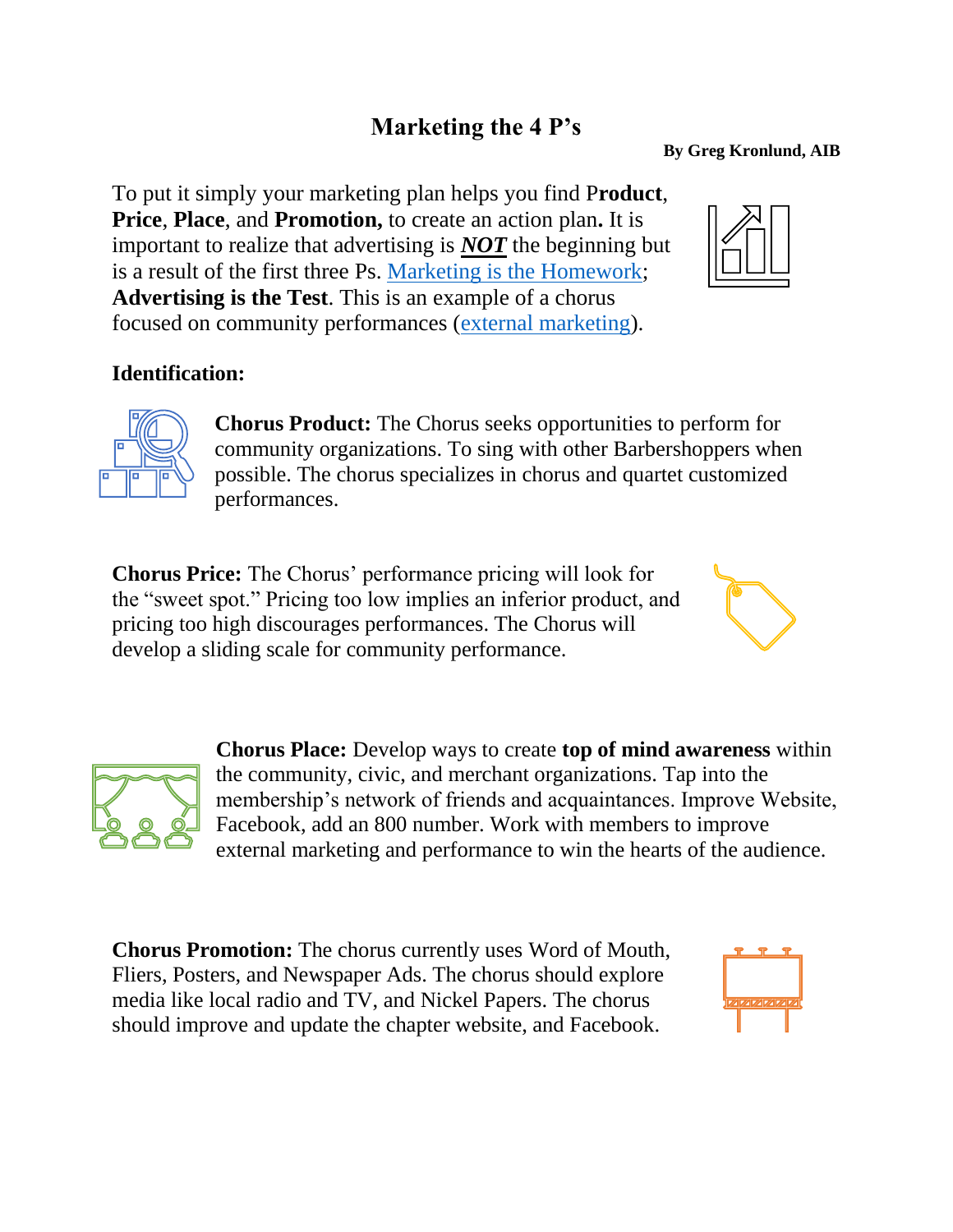#### **Action Plan:**

**Product:** The focus of the chorus is community singing. This plan improves community outreach. The Chorus Manager will develop a plan for community and civic outreach.

**Price:** Community performances will be on a sliding scale based on venue's budget, length of performance and distance from our rehearsal venue. The chapter will customize price. While still singing five charity performances per year.

**Place:** Website, Google phone, the chorus manager's outreach, and members. The chapter will work with the membership to make them more comfortable talking about Chapter events. A memorable performance wins a place in the hearts of the audience (**Top of Mind Awareness**).

**Promotion:** Create a tri-fold brochure for potential customers. Promote Community performances on the chapter website, Facebook, and member outreach. For [Product extensions](https://en.wikipedia.org/wiki/Product_line_extension) such as **Singing Valentines** and **Annual Show** build a separate marketing plan.

It takes time to develop a plan and sounds intimidating, but with practice, you can build marketing plans in short order.

The **KEY** is to **follow/execute** the plan, working ahead of your events while making sure everyone is on the same page

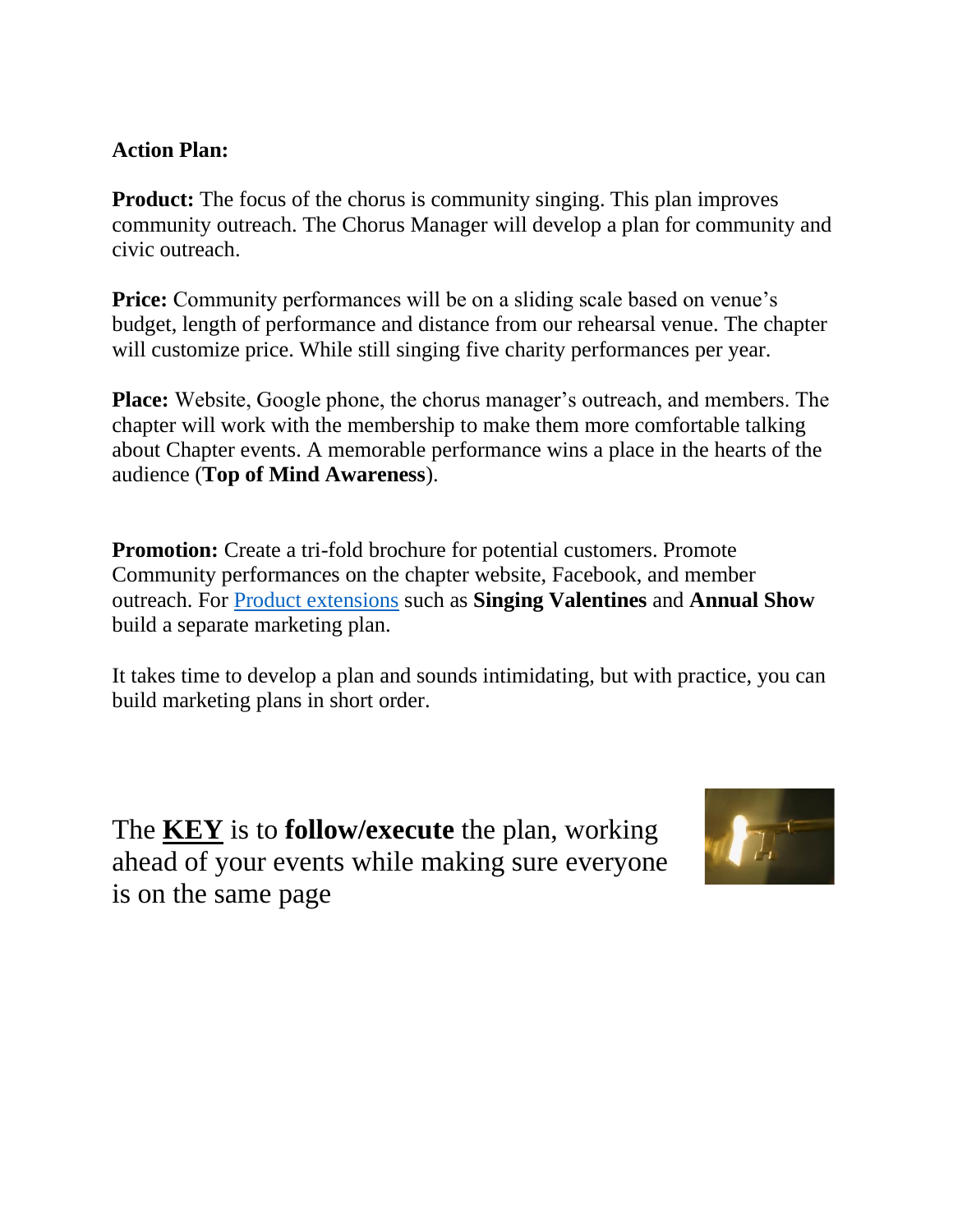# **The First P**

**Question:** If you asked three of your members separately to describe your chapter would they say the same thing? If they do then you have a well-defined product, if they don't, your chapter needs work.



If you recall **[The Blind Men and the Elephant](https://www.extension.iastate.edu/4h/files/page/files/The%20Blind%20Men%20and%20the%20Elephant.pdf)** by John Godfrey Saxe (1816-1887), you can see that your chapter needs a unified product description. The first **P** of the marketing plan is **Product**.

To decide your Product start by looking at your chapter vision statement and mission statement. This will give you the original intent of the chapter.

Now figure out if the goals of those documents are still in effect, or have they slipped away over time?

It is important to note that your chapter has a product description, and so do each of your events and activities. The product description of your annual show will vary from the overall chapter product.



## **Start with your chapter:**



A quality singing organization that specializes in community performances and fund raising for scholarships to Harmony Explosion Youth Camp.



A fun musical chorus that enjoys singing together, growing in fellowship and social activities.



A chorus of energetic members, striving for improvement, competition, and national recognition.

**Whatever** your Chapter looks like, develop a product description that most members and leadership can agree upon. In addition, build your product description on features and benefits…what are the benefits of community performances? What are the benefits of gaining National Recognition?

**The** more you define your product and share it with your membership, the sooner you will begin to develop a unified vocabulary. Now your members become a major part of your marketing plan.

**When** you are marketing on a shoe-string budget it is important to enlist your members in sharing your chapter's story.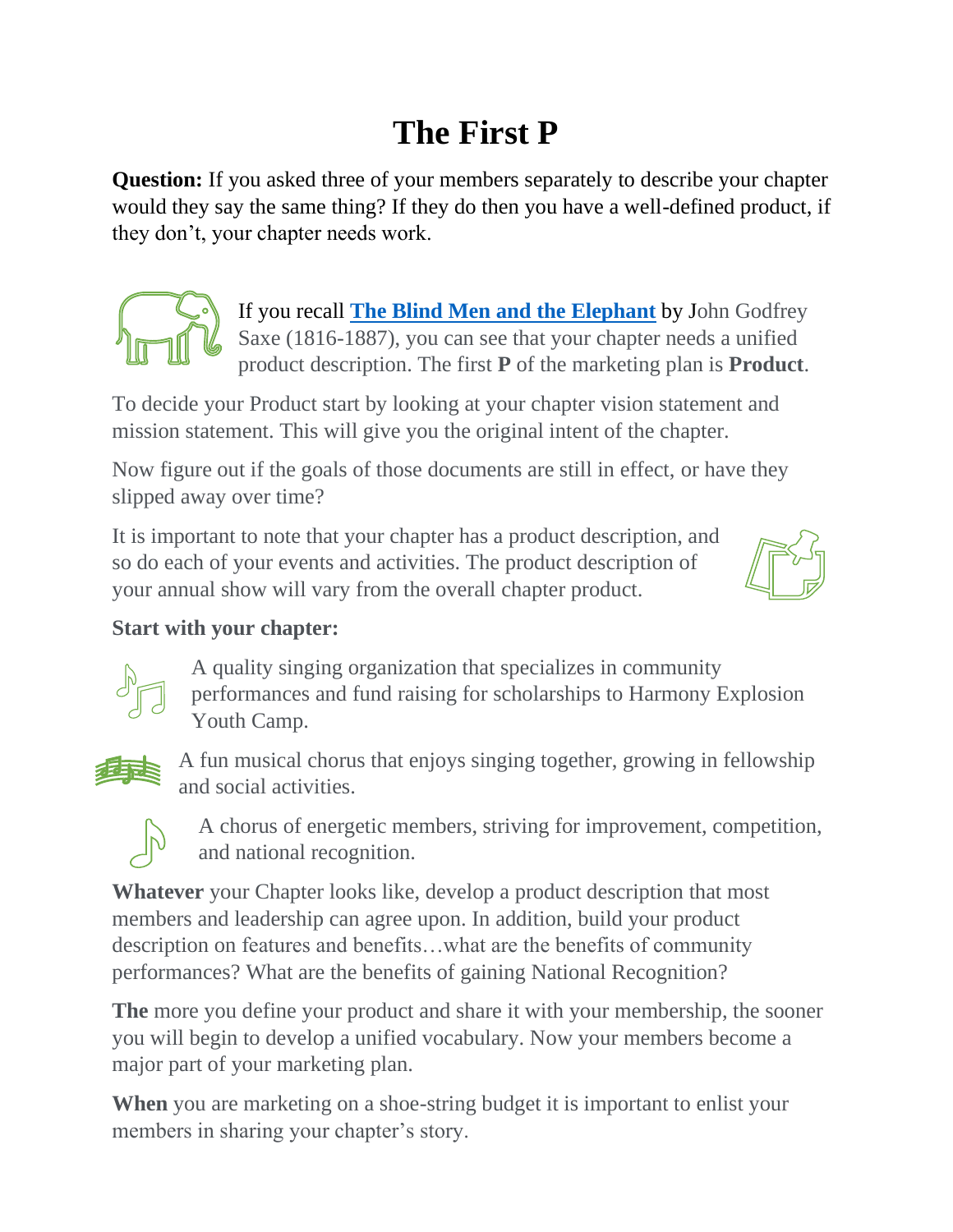## **The Second P = How Price Influences the Purchasing Decision**



When you make a purchase does price ever influence your buying decision? With inflation you may change brands based on price. You may substitute your favorite brand for a store or a competitive brand. You may switch from high priced gasoline to a generic brand.

The truth is the entertainment dollar is often the first budget cut when prices soar. Your chapter is one of many community entertainment outlets and you need to decide how pricing will affect your audience. Pricing your event **too low** may imply an inferior product, pricing it **too high** may price your audience into choosing an alternative. It is a delicate decision.





**Pricing is the second P** of the **Marketing Plan**, and you should not take it lightly. Just because you've always charged a certain amount should you continue that price in the current economic situation? On the other hand, pricing can also help increase your average ticket sale.

For instance, a chapter always charged **\$40.00** for an anytime SV, **\$50.00** for a two-hour delivery, and **\$60.00** for an "**on-time**" SV. The average SV sale grossed about **\$43.00**. The chapter decided that they would like to move the average SV gross to **\$48.00**. Which meant changing the price structure.



The Chapter increased the SV delivery in two ways.

**First**, they increased the "*any-time*" delivery from **\$40.00** to **\$45.00**. **Secondly**, they added **\$2.00** for extra roses. This change allowed another element of customization.

**Justification:** the difference between a **\$40.00** delivery and a **\$50.00** delivery is **\$10.00**, making it difficult for some purchasers to justify buying up to the next level. While increasing to a **\$45.00** delivery it was only a **\$5.00** jump to a **\$50.00** purchase. This made selling much easier, "It's only 5-bucks sir, and you get it delivered within a two-hour window. You can also add extra roses at only \$2.00 apiece."

With eleven extra roses (to make a dozen) a \$**45.00** delivery became **\$67.00**. The Chapter bought roses at **\$1.50**… It all adds up! **(\$45.00** for the delivery + \$**22.00** for the 11 extra roses  $=$  **\$67.00 gross**)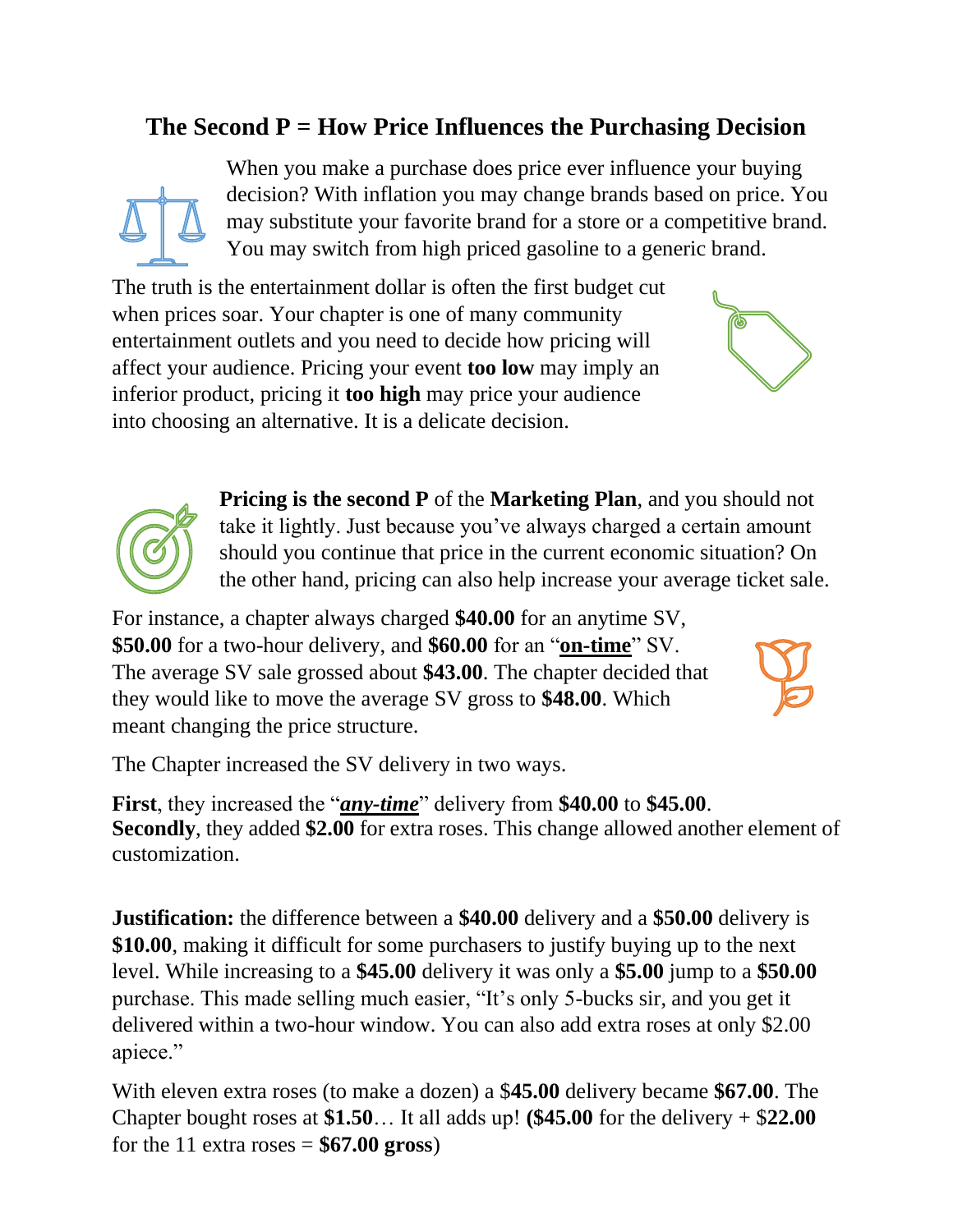## **The Third P – Place**

This seems simple enough. It means the location of your performance, the location of your ticket outlets, the location of your audience. So-Location, Location, Location.

It also means your place in the hearts of your audience/customer. This is a little more difficult to figure out. However, if you have made a positive emotional impact on the audience, they will be ready to buy again and again.

Most chapters worry about the planning, the show, the advertising, the ticket sales, the risers, the transportation, the headlining quartet, the refreshments, the set-up, the clean-up, and dozens of other *things*.

Sometimes we forget about earning a place in the hearts of our customers. Just as we know an exceptional performance will win audiences, a mediocre performance can lose them.



A few years ago, a chapter decided to "phone blitz" the data base of the last two years of Singing Valentine customers. The phone team was surprised to discover that more than one customer said that they tried it, but the quartet didn't sing very well, and they decided not to order again.

Some customers were thrilled with the aspect of another Valentine and re-ordered.



So, place is *more* than just your location, it's how you make your customer feel, both physically, and emotionally. Did you leave them wanting more?

Just as location is important, a place in their **hearts** may be even more important.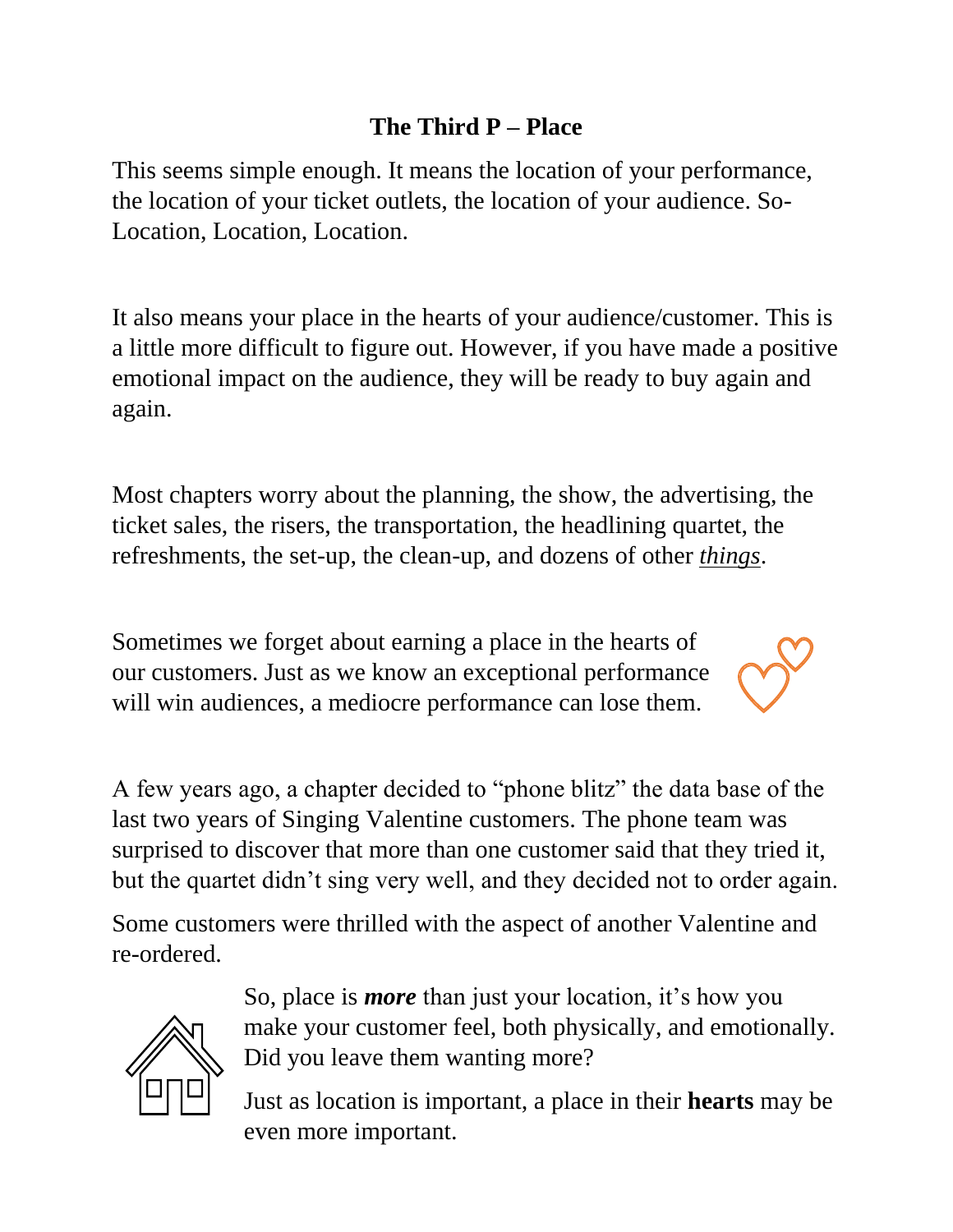## **The Fourth P**



The **Fourth P** is the promotion or advertising principal of marketing. The first **Three Ps** (Product, Price, Place) give you a blueprint for writing your message and deciding your delivery channel (media).

Your earlier work should give you an idea of what the product is and what makes it unique, the impact of price on your customer, and the place the product is available. Now it's time to decide your message, and how to "spread the word."

Here's a few things to keep in mind:

÷ To create Top of Mind Awareness, deliver your message as often as possible.

÷ Design your Marketing to reach targeted individuals and demographics.

÷. Frequent messaging invades the sub-conscience to propel the message to the front of the mind... where the customer can decide their response.

÷ Your message needs a Call to Action...so your customer can decide Yes, No, or Maybe, about your product!

There are two basic types of advertising: **maintenance** and **event**. Maintenance is your daily and ongoing work to increase your visibility within your communities. (**Chapter Website**, **Facebook**, **Member** word of mouth, your **community outreach,** and **performance**.) Event advertising is short-range outreach to increase attendance at **shows**, purchase **Singing Valentines**, or other **events**.



**Maintenance advertising** is on-going, and relies on your membership, your website, and your social media to increase your visibility. Recruitment of new members falls under the maintenance category.



**Event advertising** has a shelf life. You are advertising for a brief period for an event that has a begin date and end date. It is hard to gage the time and length of ad campaign. Typically, event advertising on media begins about two-weeks before the event, but if you are relying on posters, flyers and word of mouth begin much earlier. Experience will help you figure out the best time to reach your community.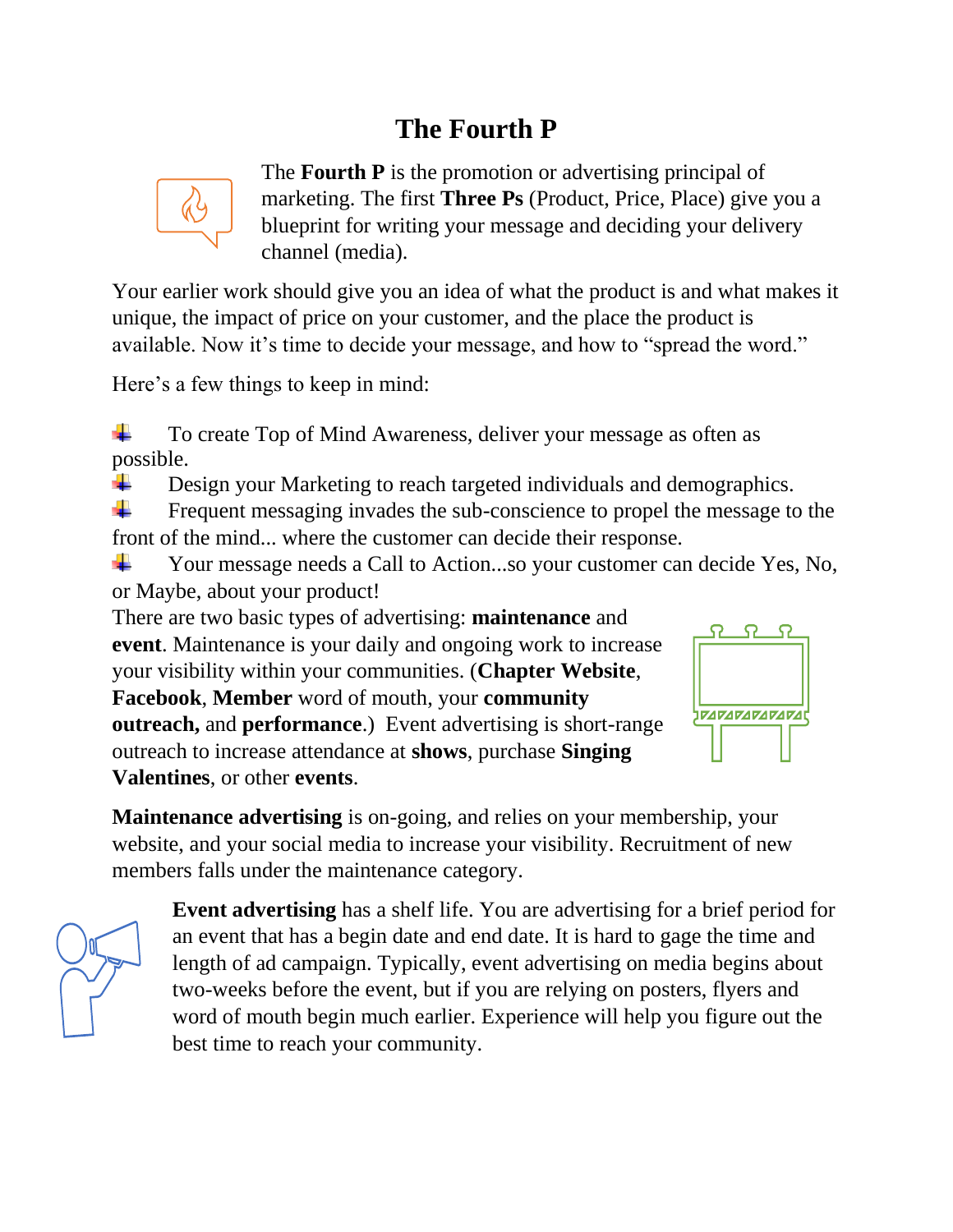### **Advanced Concepts of Advertising**

The fourth P is promotion, usually identified as advertising. Advertising is a method of a.) *educating and encouraging* new customers to your product, or b.) reminding existing users of an upcoming event. Advertising relies on the **three basic learning styles**, **reach and frequency**, and **target demos** to succeed (matching user with media).

#### **Learning styles:**



**Space – Repetition**: if you've ever taught yourself a computer program, you worked on the program, walked away for several hours, and then returned to try again. Each time you returned; the program seemed to get a little easier. This is space/repetition.

**Rhythm and Rhyme:** millions of Americans cannot recite the alphabet, but they can sing it. Melody is another part of this learning style. If something like this sounds familiar: "8 times 8 fell on the floor, when I picked it up it was 64" you understand Rhythm and Rhyme.

**Visual and Aural:** visual learners do not respond as well to verbal messages. Aural learners do not respond as well to written messages.

Of the three basic learning styles Americans use a combination of all three. If you learn songs strictly from learning tracks what learning styles are you employing?

Statistically, a potential customer needs to hear or see your message at least three times. To do this, you need to take into consideration **Reach** and **Frequency**.

**Reach** = the number of individuals that will see or hear my message one time.



**Frequency** = the number of times I must repeat my message for potential customers to hear or see the advertising message three times\*\*\*\*.